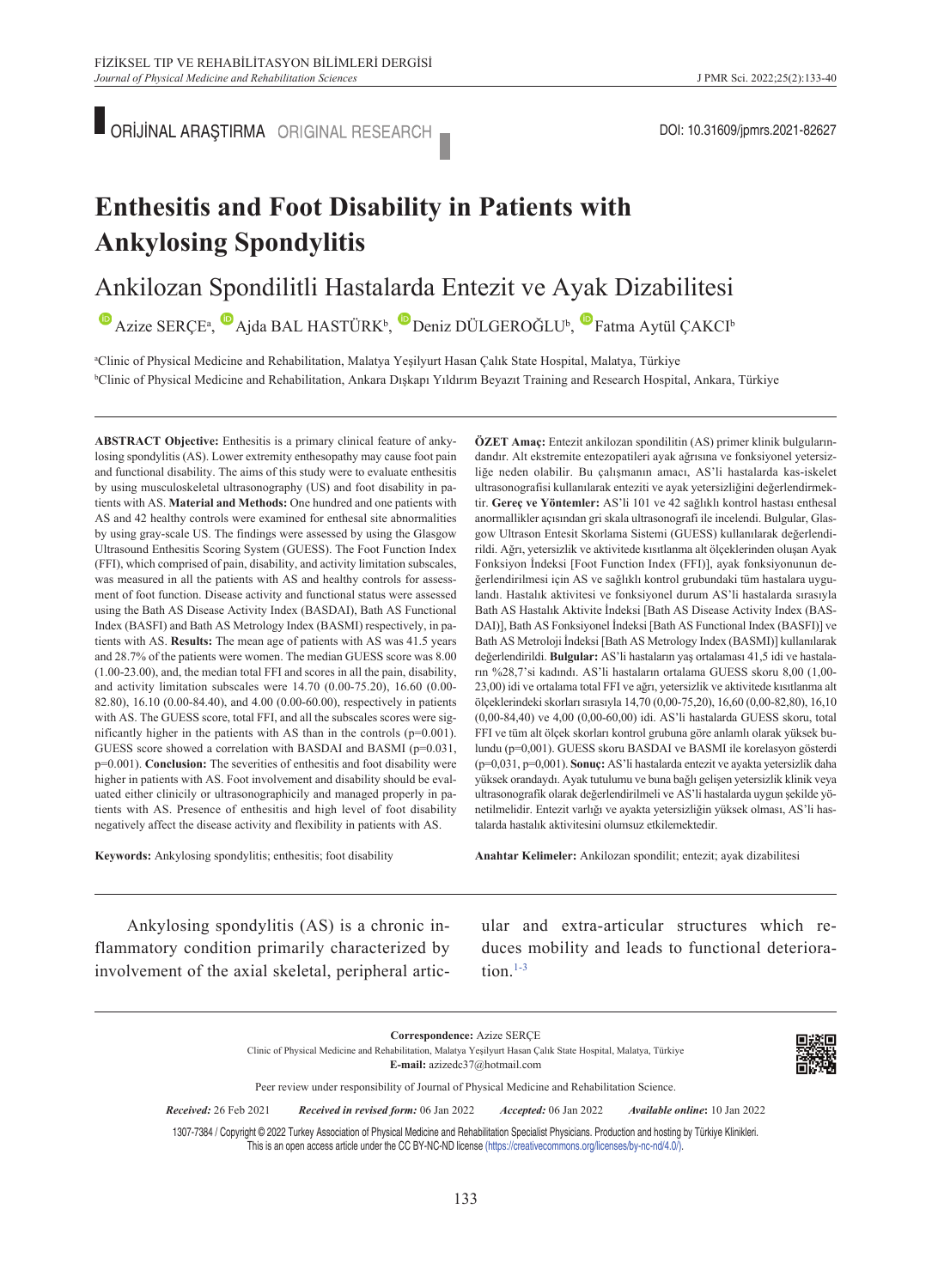Enthesitis is inflammation of tendons, ligaments, joint capsules and fasciae at the site of bone attachment, and is a characteristic feature of AS.<sup>2-5</sup> While the frequency of peripheral enthesitis in AS has been reported to be between 25 and 58%, its actual frequency varies depending on the evaluation method (clinical, imaging, histological)[.6](#page-6-0) Clinically there may be pain, swelling and tenderness at the entheseal site, however the patients are usually asymptomatic and clinical examination often remains inadequate in the detection of enthesitis.<sup>3,7,8</sup> Histological assessment, the gold standard in the evaluation of enthesitis, is used rarely because of the ethical considerations and the practical difficulties.<sup>2,6</sup> Imaging methods, namely conventional radiography, bone scintigraphy, magnetic resonance imaging (MRI) and ultrasonography (US) may also be used to diagnose enthesitis.<sup>6</sup> Conventional radiography gives normal results during early stages while showing erosions, bone proliferation changes, fragmentation and crystal deposits during advanced stages, however it provides very limited information about soft tissues.<sup>1,9</sup> Technetium 99m methylene diphosphonate scintigraphy is a method with high sensitivity in the detection of calcaneal enthesitis, but its specificity has not been reported. On the other hand, MRI is important as it is capable of detecting soft tissue swelling, bone marrow edema and bursal swelling as well as enthesitis, however its high cost limits its use.<sup>6</sup> Moreover, MRI has low sensitivity and specificity in the evaluation of peripheral enthesitis[.4](#page-6-0)

As in other rheumatic diseases, the use of US is becoming increasingly widespread in daily practice and clinical studies[.4](#page-6-0) US is more sensitive than MRI in the detection of enthesitis in patients with early inflammatory AS, and ensures a more objective and reliable evaluation of entheseal sites than clinical examination[.1,2,5](#page-2-0) US allows evaluation of tendon thickness, local calcification, enthesophyte and bone erosions, and with its power Doppler feature, allows evaluation of abnormal vascularization of soft tissues. With US, it is also possible to comparatively and non-invasively evaluate multiple sites and the other extremity.<sup>4,6</sup>

In AS, enthesitis may develop in the axial skeleton and peripheral joints, but is seen more frequently in the feet at the insertion sites of the Achilles tendon

 $(AT)$  and plantar fascia (PF).<sup>3</sup> Involvement of the feet can lead to pain, structural damage and functional impairment in patients with AS.<sup>1</sup>

Our study aimed to evaluate the entheseal sites with US, to compare with healthy controls, and to compare Foot Function Index (FFI) with enthesitis score in patients with AS.

### MATERIAL AND METHODS

#### **PATIENTS**

One hundred and one patients who had been diagnosed with AS according to the modified New York criteria and were being followed-up at our outpatient clinics, and 42 age-and gender-matched healthy individuals without primary feet problems were included in the study. The study was approved by the Ethics Committee of Dışkapı Training and Research Hospital Clinical Researches (January 16 2017, 34/06) and the study was conducted in compliance with the Helsinki Declaration. All patients and the control group signed the informed consent form. Patients who had undergone knee and ankle surgery, had received steroid injection to the examined structures within the last 6 weeks, had peripheral neuropathy and deformities such pes planus or pes cavus that may affect feet functions were not included in the study.

The participants' demographic data including the parameters of age, gender, diagnosis time, and smoking and exercise habits were queried. During examination of the patients, their lumbar lateral flexion, tragus wall distance, modified Schober, cervical rotation and intermalleolar distance were measured to calculate Bath AS Metrology Index (BASMI) scores.<sup>10</sup> The Turkish versions of the Bath AS Disease Activity Index (BASDAI) and the Bath AS Functional Index (BASFI) were completed to assess the disease activity and functional capacity, respectively.<sup>11,12</sup> The drugs they were using, i.e. nonsteroidal anti-inflammatory drugs (NSAIDs), sulphasalazine, anti-tumor necrosis factor (TNF) were queried and recorded. The pain status was assessed using the 0-10 cm visual analog scale (VAS). The results of the laboratory tests of erythrocyte sedimentation rate (ESR) and C-reactive protein (CRP) were also recorded.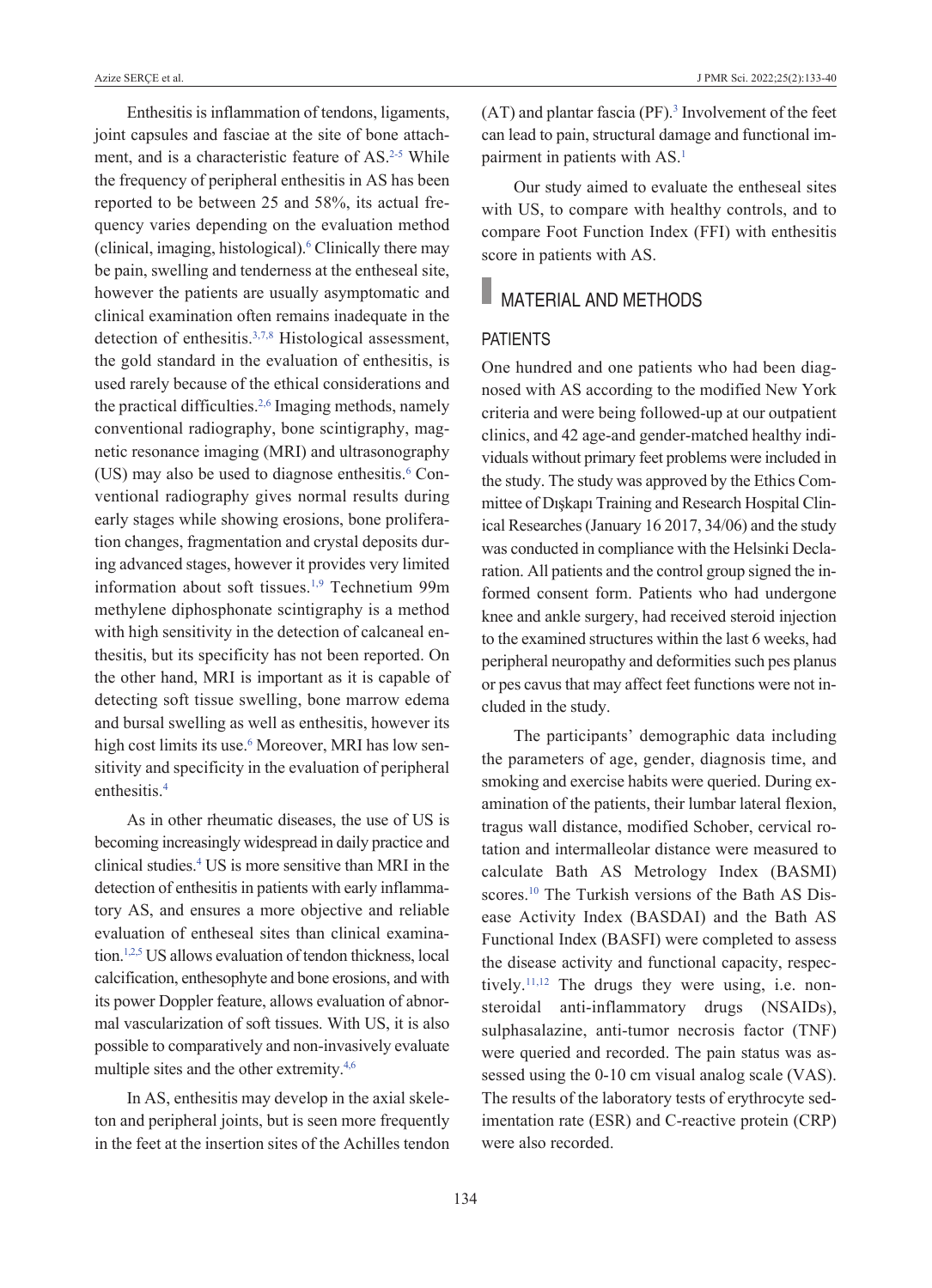The Turkish version of the FFI was used to assess the foot function in the patient and control groups[.13](#page-6-0) The FFI is a scale consisting of 23 questions in total, 9 of which assess pain, 5 which assess activity limitation and 9 which assess disability. The participants were asked to answer the questions using the VAS between 0 and 10 according to their status within the last 1 week. Both the total scores and the individual scores for the sub-parameters of pain, disability and activity limitation were calculated.

#### UltrasonograPhic evalUation

A Logiq P5, GE Medical Systems, USA model US equipped with 7-12 MHz linear probe was used to examine the entheseal sites of the foot. All US examinations were performed by a radiologist who was expert in soft tissue sonography and unaware of the patient's clinical findings. The patients were placed into the appropriate position, and the tendon, bursa and entheseal sites were bilaterally evaluated, both longitudinally and transversely. Tendon thickness measurements were made at the bone insertion site, and a hyperechoic dot or linear area was considered tendon calcification, discontinuation of the bone surface was considered bone erosion, a hyperechoic protrusion in the entheseal site was considered enthesophyte, and a movable and a compressible abnormal hypoechoic anechoic intra-bursal material was considered bursitis [\(Figure 1,](#page-2-1) [Figure 2\)](#page-2-0). Tendons of the superior pole of the patella (quadriceps tendon insertion), the inferior pole of the patella (patellar ligament origin), the patellar ligament insertion at the tibial tuberosity, the AT, and the PF were examined in both lower limbs. Examinations of the superior pole of the patella, the inferior pole of the patella, and the patellar ligament insertion at the tibial tuberosity were performed with the patient in the supine position with the knee flexed at 30. The AT and the plantar aponeurosis were examined with the patient lying prone with the feet hanging over the edge of the examination table at 90 degrees. The Glasgow Ultrasound Enthesitis Scoring System (GUESS) was used for ultrasonographic enthesitis scoring. According to this, each abnormality detected in the lower extremity was scored as 1 point. The total scores were between 0 and 36.<sup>14</sup>



FIGURE 1: Enthesitis and enthesophyte of quadriceps tendon.

<span id="page-2-1"></span>

**FIGURE 2:** Enthesitis of Achilles tendon.

#### <span id="page-2-0"></span>STATISTICAL ANALYSIS

The SPSS Inc., USA for Windows 22.0 software was used to evaluate the results obtained from the study. The Mann-Whitney U and chi-square tests were used to determine differences between groups. The relationships between the FFI and GUESS, and the other parameters were evaluated using the Spearman correlation analysis. Pearson correlation coefficients were calculated to evaluate the relationship between the disease activity measures and the ultrasonographic features. Values of p less than 0.05 were accepted as significant.

## RESULTS

One hundred and one AS patients and a control group consisting of 42 healthy individuals were included in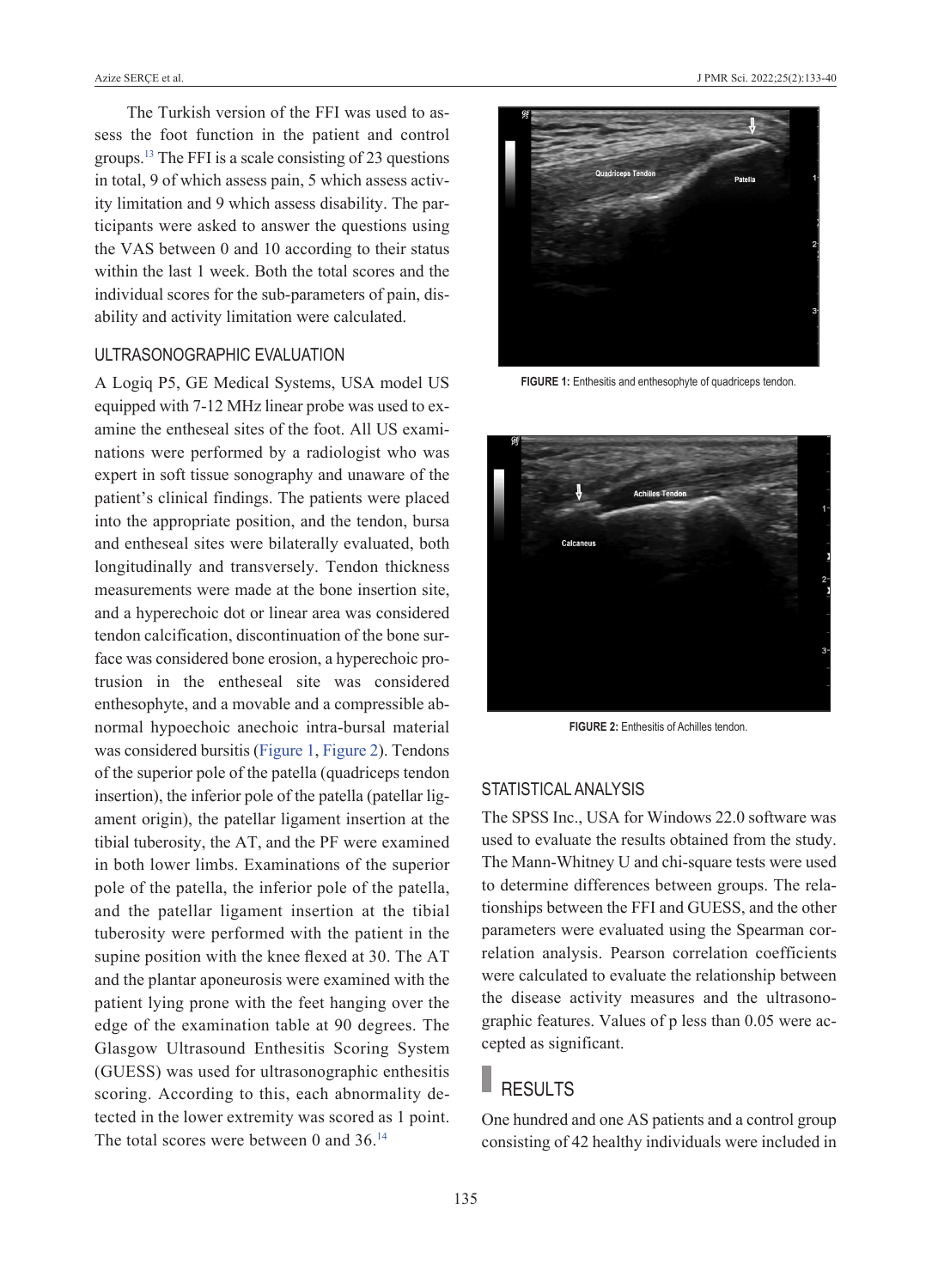the study. The clinical and laboratory variables of the patients are shown in [Table 1.](#page-4-0) There was no difference between the 2 groups in terms of age, gender, regular exercise habit and smoking frequency (p=0.005). The mean disease duration of the patients was 10 years (between 0 and 46 years).

Seventy seven (76.2%) of the patients were receiving NSAIDs, 38 (37.6%) were receiving sulfasalazine and 35 (34.7%) were receiving anti-TNF therapy while 4 were being followed-up without medication.

The scores of GUESS and FFI total, and of the sub-parameters of pain, disability and activity limitation calculated following the ultrasonographic evaluation of the patients were statistically significantly higher in the patient group than in the control group ( $p=0.001$ ). All patients ( $n=101$ , 100%) had at least one pathological finding in the entheseal sites assessed using the GUESS scores. The foot-related superior and inferior pole of the calcaneus total score, a sub-parameter of GUESS, were significantly higher in the patient group than in the control group  $(p=0.001)$ .

Additionally, the bilateral AT and PF thickness measures, which were foot region assessments, were significantly increased in the patient group than in the control group (p=0.001) [\(Table 2\)](#page-4-1).

No significant relationship was found between the GUESS total score and the FFI total, pain, disability and activity limitation sub-parameter scores  $(p=0.479, p=0.530, p=0.726, p=0.059).$ 

A positive correlation was found between the GUESS score and the VAS pain, BASDAI, BASMI, disease duration and age parameters (p=0.031  $r=0.215$ ,  $p=0.001$   $r=0.384$ ,  $p=0.001$   $r=0.496$ ,  $p=0.001$ r=0.384, p=0.001 r=0.437) [\(Table 3\)](#page-4-2). There was no significant relationship between the GUESS score and the ESR and CRP values  $(p=0.073 \text{ r}=0.179)$ , p=0.144 r=0.146).

A positive correlation was found between the FFI total and sub-parameter scores and the VAS pain, BASDAI and BASFI ( $p=0.001$  r=0.628,  $p=0.001$  $r=0.669$ ,  $p=0.001$   $r=0.501$ ).

# **DISCUSSION**

Enthesitis is a primary lesion in all spondyloartropathy (SpA) subtypes which is characterized by inflammatory involvement of the enthesis and the adjacent bone[.2,15](#page-6-0) It is clinically manifested by pain and tenderness at rest or upon palpation, and restricted movements of related joint and/or tendons, but is frequently asymptomatic.<sup>16</sup> One of the most important problems encountered in daily practice is the diagnosis and follow-up of enthesitis.<sup>15</sup> It has been suggested that imaging techniques are superior to clinical examination in the diagnosis and follow-up of enthesitis. However, it has also been suggested that US may be superior to MRI in the detection of early signs of enthesopathy[.4,15,17](#page-6-0)

Entheseal inflammatory changes can cause proliferation, erosion and peripheral ossification of the bone. Such changes may not always be detected by clinical examination, and direct radiographic techniques remain inadequate in the detection of soft tissue changes.<sup>1</sup> Clinical examination has low sensitivity and specificity in the diagnosis of enthesitis, and US seems more effective for use for this purpose and has been used effectively during the recent years both during the diagnosis stage and for the follow-up of the disease.<sup>2,15</sup> With US, it is possible to evaluate erosion and enthesopathy even during early stages of the disease.<sup>1,14</sup> The GUESS index is a useful tool which has been increasingly used during the recent years and allows an objective evaluation of enthesitis areas using US[.14](#page-6-0)

The most common anomalies in ultrasonographic evaluation of entheseal sites of AS patients are enthesophyte, tendon calcification, increased thickness and hypoechogenicity.<sup>6</sup> In their study on patients with rheumatoid arthritis and AS, Genc et al. with respect to the areas assessed using the GUESS system found more involvement in the suprapatellar area, infrapatellar area and AT than in the control group while the involvement of the plantar was not found to be different from the control group.<sup>9</sup> Balint et al. found US abnormalities in 56% of five entheseal sites of the lower limbs (superior pole and inferior pole of patella, tibial tuberosity, AT and plantar aponeurosis) in 35 SpA patients.<sup>14</sup> Lehtinen et al. re-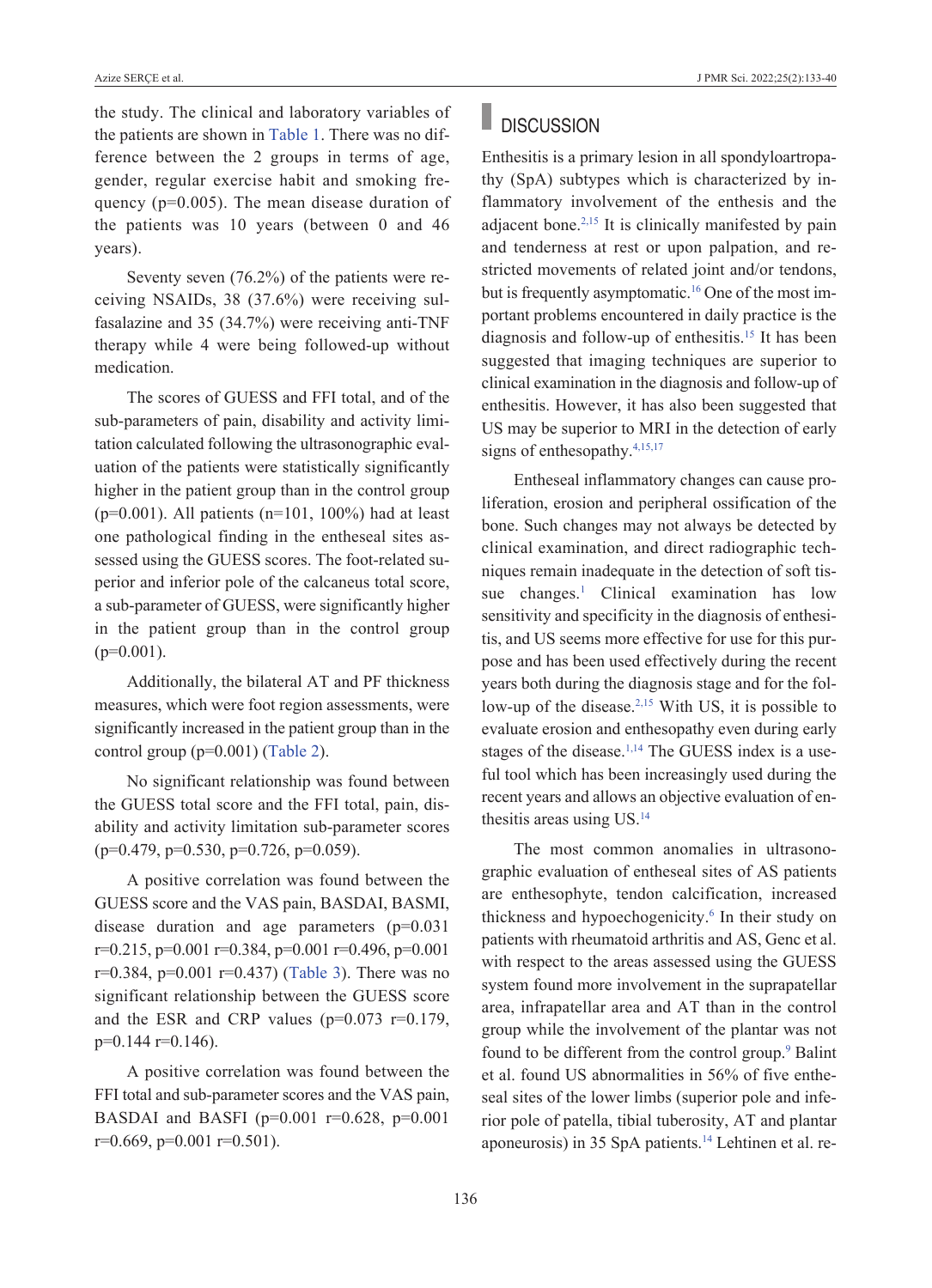<span id="page-4-0"></span>

| TABLE 1: Clinical characteristics of the patient groups and healty controls. |                            |                                  |         |  |  |  |
|------------------------------------------------------------------------------|----------------------------|----------------------------------|---------|--|--|--|
|                                                                              | AS (n=101)                 | Control (n=42)                   | p value |  |  |  |
| Age, years                                                                   | $41.5 \pm 10.8^a$          | 38.5±10.7ª                       | 0.135   |  |  |  |
| Gender (woman)                                                               | 29 (28.7%) <sup>b</sup>    | 0.583<br>14 (33.3%) <sup>b</sup> |         |  |  |  |
| Regular exercise habit                                                       | 27 (26.7%) <sup>b</sup>    | 11 $(26.2)^{b}$<br>0.947         |         |  |  |  |
| Smokers                                                                      | 53 (52.5%) <sup>b</sup>    | 21 (50%) <sup>b</sup><br>0.079   |         |  |  |  |
| Disease duration, years                                                      | 10 $(0-46)$ °              |                                  |         |  |  |  |
| ESR, mm/h                                                                    | 12 (2-72) <sup>c</sup>     |                                  |         |  |  |  |
| CRP, mg/L                                                                    | 5.5 $(0.19-66)^a$          |                                  |         |  |  |  |
| Pain VAS (0-10 cm)                                                           | $3(0-9)$ <sup>c</sup>      |                                  |         |  |  |  |
| <b>BASM</b>                                                                  | $1(0-10)$ <sup>c</sup>     |                                  |         |  |  |  |
| <b>BASDAI</b>                                                                | $2.4(0-8.6)$ °             |                                  |         |  |  |  |
| <b>BASFI</b>                                                                 | $1.3(0-9.2)^c$             |                                  |         |  |  |  |
| Medication (%)                                                               |                            |                                  |         |  |  |  |
| <b>NSAID</b>                                                                 | 77 (76.2%) <sup>b</sup>    |                                  |         |  |  |  |
| Sulfasalazine                                                                | 38 (37.6%) <sup>b</sup>    |                                  |         |  |  |  |
| Anti-TNF                                                                     | 35 (34.7%) <sup>b</sup>    |                                  |         |  |  |  |
| Drug free                                                                    | $4(4%)^b$                  |                                  |         |  |  |  |
| <b>GUESS</b>                                                                 | $8(1-23)^c$                | $1(0-7)^a$                       | 0.000   |  |  |  |
| Superior pole of the patella                                                 | $2(0-6)$                   | $0(0-4)$<br>0.000                |         |  |  |  |
| Inferior pole of the patella                                                 | $1(0-5)$                   | $0(0-1)$                         | 0.000   |  |  |  |
| <b>Tibial tuberosity</b>                                                     | $2(0-6)$                   | $0(0-3)$                         | 0.000   |  |  |  |
| Superior pole of the calcaneus                                               | $2(0-7)$                   | $0(0-3)$                         | 0.000   |  |  |  |
| Inferior pole of the calcaneus                                               | $1(0-4)$                   | $0(0-2)$                         | 0.000   |  |  |  |
| <b>FFI</b>                                                                   |                            |                                  |         |  |  |  |
| Total                                                                        | 14.7 (0-75.2) <sup>c</sup> | $0(0-13.3)^c$                    | 0.000   |  |  |  |
| Pain                                                                         | 16.6 (0-82.8) <sup>c</sup> | $0(0-14.2)^c$                    | 0.000   |  |  |  |
| <b>Disability</b>                                                            | 16.1 (0-84.4) <sup>c</sup> | $0(0-21.1)^c$                    | 0.000   |  |  |  |
| <b>Activity limitation</b>                                                   | 4 $(0-60)$ <sup>c</sup>    | $0(0-0)$ <sup>c</sup>            | 0.000   |  |  |  |

ª: Mean±standard deviation; <sup>b</sup>: n (%); c: Median (minimum-maximum); ESR: Erythrocyte sedimentation rate; CRP: C-reactive protein; VAS: Visual analog scale; BASMI: Bath Ankylosing Spondylitis Metrology Index; BASDAI: Bath Ankylosing Spondylitis Disease Activity Index; BASFI: Bath Ankylosing Spondylitis Functional Index; NSAID: Non-steroidal anti-inflammatory drug; Anti-TNF: Anti tumor necrosis factor; GUESS: Glasgow Ultrasound Enthesitis Scoring System; FFI: Foot Function Index.

<span id="page-4-1"></span>

| <b>TABLE 2:</b> Tendon thickness of the AT and PF. |                  |                  |         |  |  |
|----------------------------------------------------|------------------|------------------|---------|--|--|
|                                                    | AS (n=101)       | Control (n=43)   | p value |  |  |
| AT thickness (R), mm                               | $3,8(2.7-6.2)^a$ | $2.4(2.2-4.2)^a$ | 0.001   |  |  |
| AT thickness (L), mm                               | $3.7(2.3-6.1)^a$ | $2.4(2.1-4.6)^a$ | 0.001   |  |  |
| PF thickness (R), mm                               | $2.4(1.2-4.3)^a$ | $1.9(1.8-3.1)^a$ | 0.001   |  |  |
| PF thickness (L), mm                               | $2.4(1.4-4)^a$   | $1.9(1.7-3.2)^a$ | 0.001   |  |  |

<span id="page-4-2"></span><sup>a</sup>: Median (minimum-maximum); AT: Achille tendon; PT: Plantar fascia.

| TABLE 3: Correlation analysis of GUESS and FFI with BASDAI, BASFI and BASMI. |         |               |              |              |       |  |  |
|------------------------------------------------------------------------------|---------|---------------|--------------|--------------|-------|--|--|
| VAS pain                                                                     |         | <b>BASDAI</b> | <b>BASFI</b> | <b>BASMI</b> |       |  |  |
| <b>GUESS</b>                                                                 | r value | 0.215         | 0.384        | 0.078        | 0.496 |  |  |
|                                                                              | p value | 0.031         | 0.001        | 0.439        | 0.001 |  |  |
| FFI                                                                          | r value | 0.628         | 0.669        | 0.501        | 0.030 |  |  |
|                                                                              | p value | < 0.001       | 0.001        | 0.001        | 0.768 |  |  |

GUESS: Glasgow Ultrasound Enthesitis Scoring System; FFI: Foot Function Index; BASDAI: Bath Ankylosing Spondylitis Disease Activity Index; BASFI: Bath Ankylosing Spondylitis Functional Index; BASMI: Bath Ankylosing Spondylitis Metrology Index; VAS: Visual analog scale.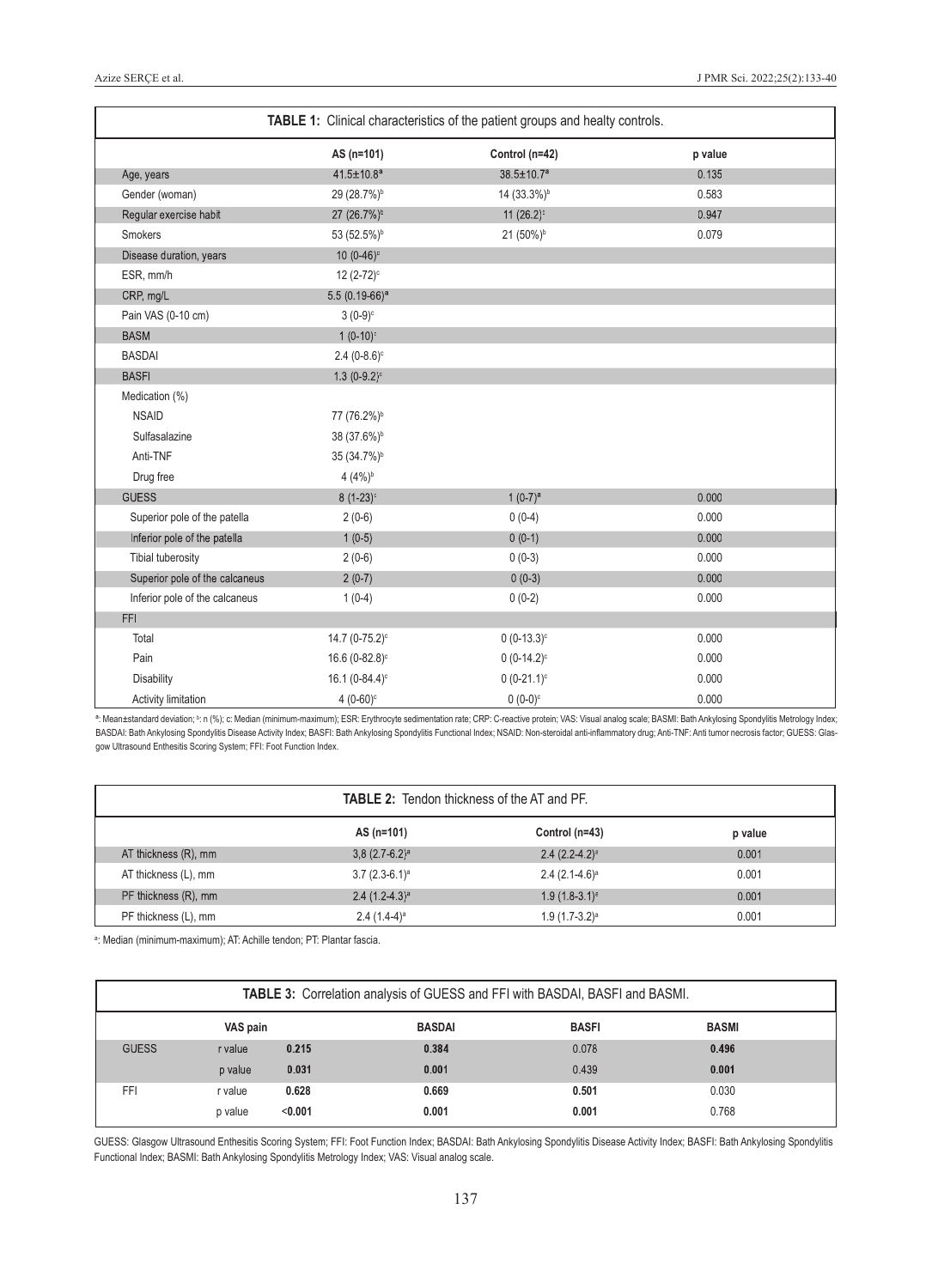ported that enthesopathic abnormalities were more frequently (66%) found at the distal part of lower limbs (i.e. as patella insertion, AT and PF insertions) with respect to the proximal part of lower limbs (i.e. ischial tuberosity, great trochanter and insertion of adductor muscles) in 31 patients with SpA[.18](#page-6-0) Similarly to the previous studies, we found that the GUESS scores calculated based on the US assessment of the entheseal sites were significantly higher in the AS group than in the healthy control group. The bilateral foot AT and PF thicknesses of the patients were also found to be significantly increased than those of the control group. All patients had at least one pathological finding in the entheseal sites assessed using the GUESS scores. These results suggested that enthesopathy, a main characteristic of SpA, is common especially in the lower extremities of AS patients.

The study conducted by Spadaro et al. also did not demonstrate any correlation between the entheseal anomalies detected during clinical examination and the findings detected by ultrasonographic examination. This was thought to be due to the fact that enthesopathy is generally asymptomatic and that ultrasonographic evaluation is a far more sensitive and specific method to detect anomalies.<sup>6</sup> Entheseal involvement in SpA may not always be detected by clinical examination. US is more sensitive than clinical examination in the detection of entheseal abnormalities, and clinical examination may not always be consistent with ultrasonographic evaluation. Pathology may be detected by ultrasonographic examination even in clinically asymptomatic patients.<sup>6</sup>

Foot pain and functional limitation in patients with AS is a common and important condition that cause disability. Despite the variations among studies, the incidence rates of foot problems are 30-83% in the normal population and 30-100% in patients with SpA.<sup>19</sup> In such patients, while hindfoot involvement is more common, midfoot and forefoot problems may also be observed[.1,20,21](#page-6-0) In a study conducted by Erdem et al. using MRI on SpA patients, Achilles and PF involvement were found in 33-58.3% of the patients[.21](#page-6-0) Borman et al. reported pathological US abnormalities at insertions of the AT and PF on the calcaneum in 56.8% of 44 SpA patients, whereas 37% showed signs of entheseal involvement by clinical examination.<sup>1</sup> In the study conducted by Mesci et al. on 40 AS patients and 30 health individuals, clinical enthesitis findings were detected in 13 (32.5%) patients and at least one pathology was found in 30 (75%) patients by ultrasonographic examination. This study also showed that the mean FFI score of the AS group was higher, and their mean AT and PF thicknesses were increased compared to the control group.<sup>22</sup>

Our study demonstrated that foot disability determined by FFI score in the AS group was significantly higher compared to the control group, which supported the other studies. All these findings may suggest that AS also negatively affects foot functions.

Our study demonstrated no relationship between the GUESS and AFI scores. The GUESS system assesses only the Achilles and plantar entheseal sites. However, also midfood and forefoot problems are common in these patients, and pathologies such as joint effusion, bone marrow edema, soft tissue swelling, intraarticular narrowing, ankylosis, subchondral sclerosis, cysts or fissures[.21](#page-6-0) Food disability seen in our patient group may have been not only by enthesitis but also by other pathologies associated with AS.

As in the other literature studies, our study did not demonstrate any correlation between the GUESS scores, and ESR and CRP that are inflammatory markers[.23,24](#page-6-0) Laatiris et al. found a significant relationship between the Mander Enthesis Index and Masstrich AS Enthesis Index Score (enthesitis indices) and the BASDAI scores.<sup>23</sup> In the study conducted by Hamdi et al. on 60 AS patients, a relationship was found between the BASDAI, BASFI and VAS pain scores, and the ultrasonographic scores.<sup>24</sup> Also in our study, a correlation was found between the GUESS scores and the VAS pain, BAS-DAI, BASMI, disease duration and age parameters, which were consistent with the other literature studies[.25-27](#page-6-0) These results suggested us that the presence of enthesitis in AS patients increases the disease activity. The correlation between the GUESS and BASMI scores may demonstrate that enthesitis may also contribute to the reduced flexibility in AS patients. According to the data of our study, entheseal pathologies increased with increasing disease duration and age.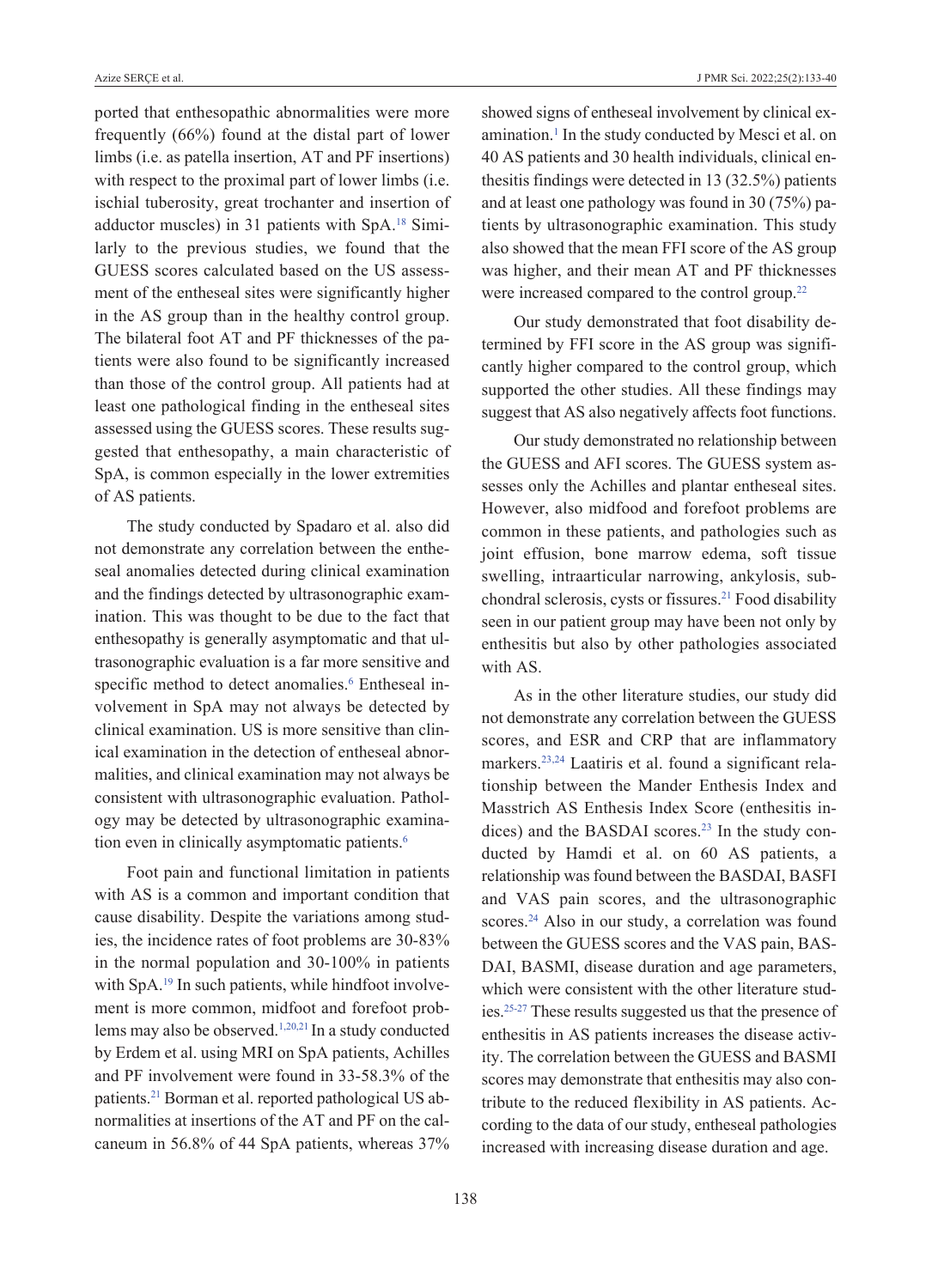We also found a significant relationship between the FFI and the VAS pain, BASDAI and BASFI scores. Also Mesci et al. demonstrated a marked relationship between the AFI and the BASDAI scores.<sup>22</sup> This result may suggest that foot disability may contribute to the disease activity.

The drugs used in the treatment of AS may cause changes in the ultrasonographic findings of the patients. NSAIDs usage may mask the ultrasonographic findings and result in lower soring.<sup>2</sup> Sulfasalazine is the best-studied DMARD in AS, but its efficacy remains unclear. In the study conducted by Genc et al, there was a significant improvement in clinical and laboratory activity parameters of the inflammatory rheumatologic diseases patients, a significant decrease was not observed in enthesal abnormalities and mean GUESS score after 1 year sulfasalazine trial.<sup>5</sup> Significant decreases in US scores have also been shown after TNF-alpha antagonist therapy and it has been suggested that US follow-up of enthesopathic findings should be used to monitor response to anti-TNF treatments[.8,22](#page-6-0) In our study, the use of NSAIDs and anti-TNF was found to be significantly higher in the group with clinical pain and enthesitis. In this group, pain VAS and BASDAI, which are among

the disease activity parameters, were significantly higher than the other group. Clinically high rate of pain and enthesitis, and a more active course of the disease may have caused the high drug use. However, it should not be forgotten that long follow-up periods are needed to evaluate the effects of drugs on enthesopathy.

The limitation of our study is that the study was conducted by only one researcher with a US machine, thus these findings need to be replicated by others. Another limitation is that GUESS was used for ultrasonographic enthesitis scoring. We did not use a clinical enthesitis score (e.g. Maastrich AS Enthesitis Score). There are limited number of studies that evaluate foot enthesitis with ultrasound and also clinically evaluate foot disability in patients with AS. Our study may contribute to the literature with this respect.

### **CONCLUSION**

The severities of enthesitis and foot disability were higher in patients with AS. Foot involvement and disability should be evaluated either clinicaly or by US and managed properly in patients with AS. The presence of enthesitis and high level of foot disability negatively affect the disease activity and flexibility in patients with AS.

- 1. Borman P, Koparal S, Babaoğlu S, et al. Ultrasound detection of entheseal insertions in the foot of patients with spondyloarthropathy. Clin Rheumatol. 2006;25:373-7. [Crossref] [\[PubMed\]](https://pubmed.ncbi.nlm.nih.gov/16261286/)
- 2. Wang CH, Feng Y, Ren Z, et al. Performance of ultrasound to monitor Achilles enthesitis in patients with ankylosing spondylitis during TNF-a antagonist therapy. Clin Rheumatol. 2015;34:1073-8. [\[crossref\]](https://link.springer.com/article/10.1007/s10067-015-2939-5) [\[PubMed\]](https://pubmed.ncbi.nlm.nih.gov/25896532/)
- 3. Rezvani A, Bodur H, Ataman S, et al. Correlations among enthesitis, clinical, radiographic and quality of life parameters in patients with ankylosing spondylitis. Mod Rheumatol. 2014;24:651-6. [\[PubMed\]](https://pubmed.ncbi.nlm.nih.gov/24252034/)
- 4. Gandjbakhch F, Terslev L, Joshua F, et al; OMERACT Ultrasound Task Force. Ultrasound in the evaluation of enthesitis: status and perspectives. Arthritis Res Ther. 2011;13:

## REFERENCES

#### R188. [Crossref] [\[PubMed\]](https://pubmed.ncbi.nlm.nih.gov/22093457/) [PMC]

- 5. Genc H, Duyur Cakit B, Nacir B, et al. The effects of sulfasalazine treatment on enthesal abnormalities of inflammatory rheumatic diseases. Clin Rheumatol. 2007;26:1104-10. [\[crossref\]](https://link.springer.com/article/10.1007/s10067-006-0460-6) [\[PubMed\]](https://pubmed.ncbi.nlm.nih.gov/17086383/)
- 6. Spadaro A, lagnocco A, Perrotta FM, et al. clinical and ultrasonography assessment of peripheral enthesitis in ankylosing spondylitis. rheumatology (oxford). 2011;50:2080-6. [Crossref] [PubMed]
- 7. hamdi W, Bouaziz chelli M, ghannouchi MM, et al. Performance of ultrasounds compared with radiographs to detect chronic enthesitis signs in patients with ankylosing spondylitis. Rheumatol Int. 2013;33:497-9. [Crossref] [\[PubMed\]](https://pubmed.ncbi.nlm.nih.gov/22057135/)
- 8. Aydin SZ, Karadag O, Filippucci E, et al. Monitoring Achilles enthesitis in ankylosing

<span id="page-6-0"></span>spondylitis during TNF-alpha antagonist therapy: an ultrasound study. Rheumatology (Oxford). 2010;49:578-82. [\[crossref\]](http://om/rheumatology/article/49/3/578/1787090) [\[PubMed\]](https://pubmed.ncbi.nlm.nih.gov/20040527/)

- 9. Genc H, Cakit BD, Tuncbilek I, et al. Ultrasonographic evaluation of tendons and enthesal sites in rheumatoid arthritis: comparison with ankylosing spondylitis and healthy subjects. Clin Rheumatol. 2005;24:272-7. [Cross[ref\]](https://link.springer.com/article/10.1007/s10067-004-0997-1) [\[PubMed\]](https://pubmed.ncbi.nlm.nih.gov/15940560/)
- 10. Jenkinson TR, Mallorie PA, Whitelock HC, et al. Defining spinal mobility in ankylosing spondylitis (AS). The Bath AS Metrology Index. J Rheumatol. 1994;21:1694-8. [\[PubMed\]](https://pubmed.ncbi.nlm.nih.gov/7799351/)
- 11. Akkoc Y, Karatepe AG, Akar S, et al. A Turkish version of the Bath Ankylosing Spondylitis Disease Activity Index: reliability and validity. Rhe umatol Int. 2005;25:280-4. [Crossref] [\[PubMed\]](https://pubmed.ncbi.nlm.nih.gov/14730386/)